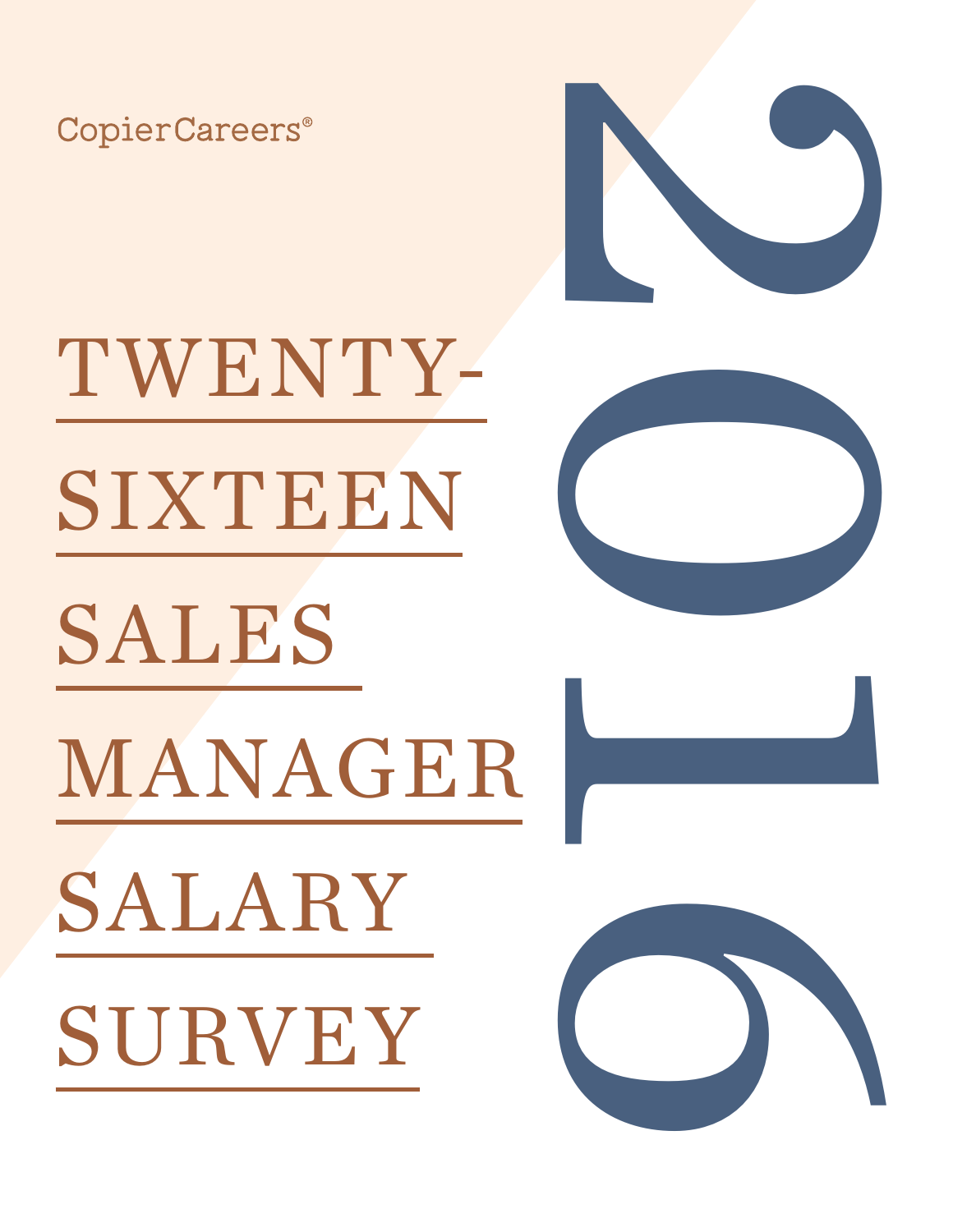## THE PAST FEW YEARS HAVE BEEN GOOD TO THE INDEPENDENT DEALER CHANNEL. MPS HAS BROUGHT NEW REVENUE STREAMS AND, FOR SOME DEALERS, A NEW LEASE ON LIFE.

"During our 30 years in business, people have repeatedly predicted the death of the independent dealer," says Paul Schwartz, president of Copier Careers, a recruiting firm that works exclusively with copier channel employers and candidates. "When the recession hit in '08, it looked like those predictions might finally come true. But MPS came along at just the right time, and today the independent dealer channel is booming."

For copier channel sales mangers, this is as close as it gets to a golden age. Compensation is excellent, satisfaction is high, and optimism has permeated the industry. Naturally, there are challenges. Hiring experienced sales reps has become extremely difficult, and the time commitment required to recruit, mentor, and motivate inexperienced reps can take its toll. But if you ask most sales mangers, they would tell you the rewards are worth the struggle.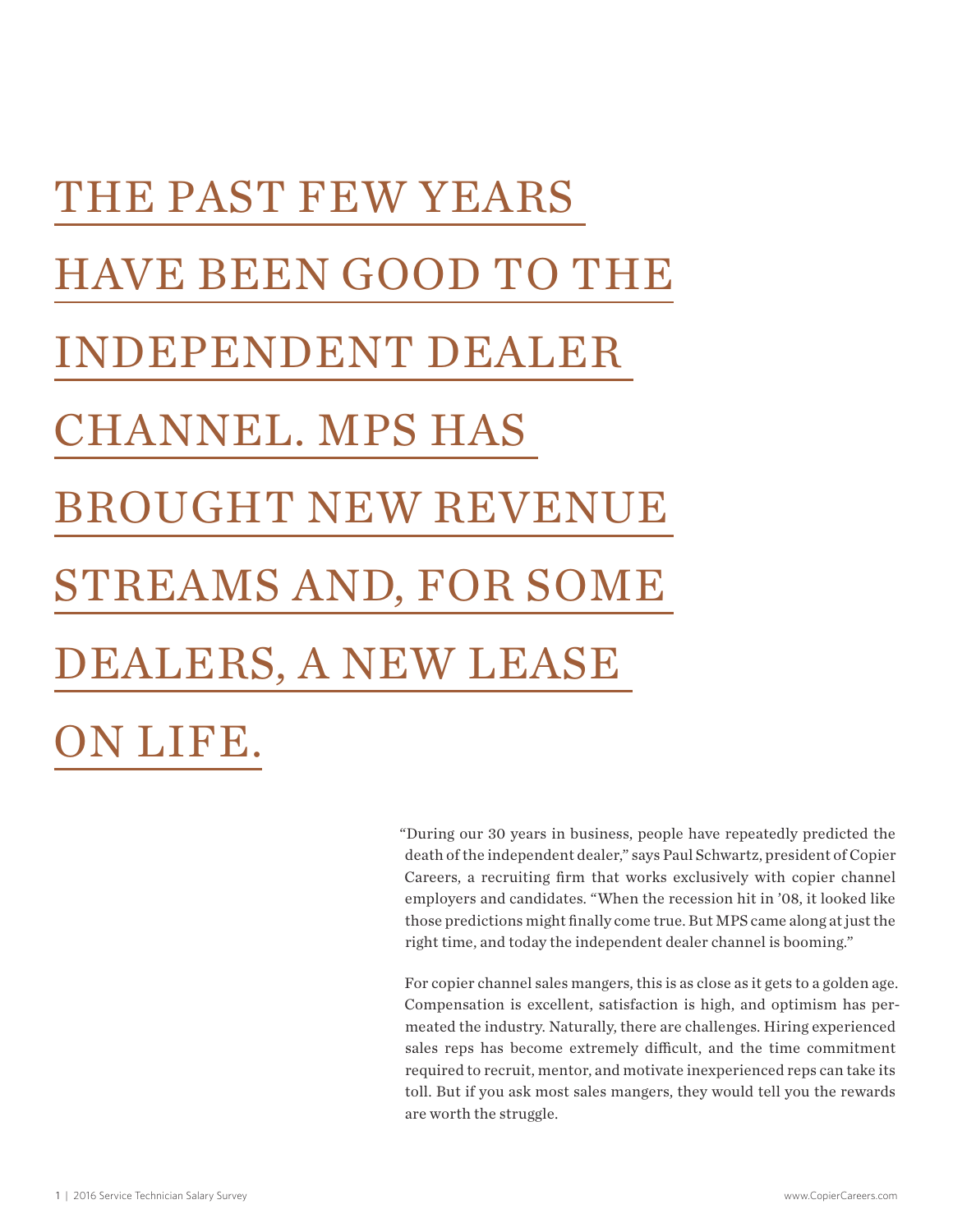

ONE THOUSAND, ONE HUNDRED NINETY NINE COPIER CHANNEL SALES MANAGERS PARTICIPATED IN THIS YEAR'S SALARY SURVEY.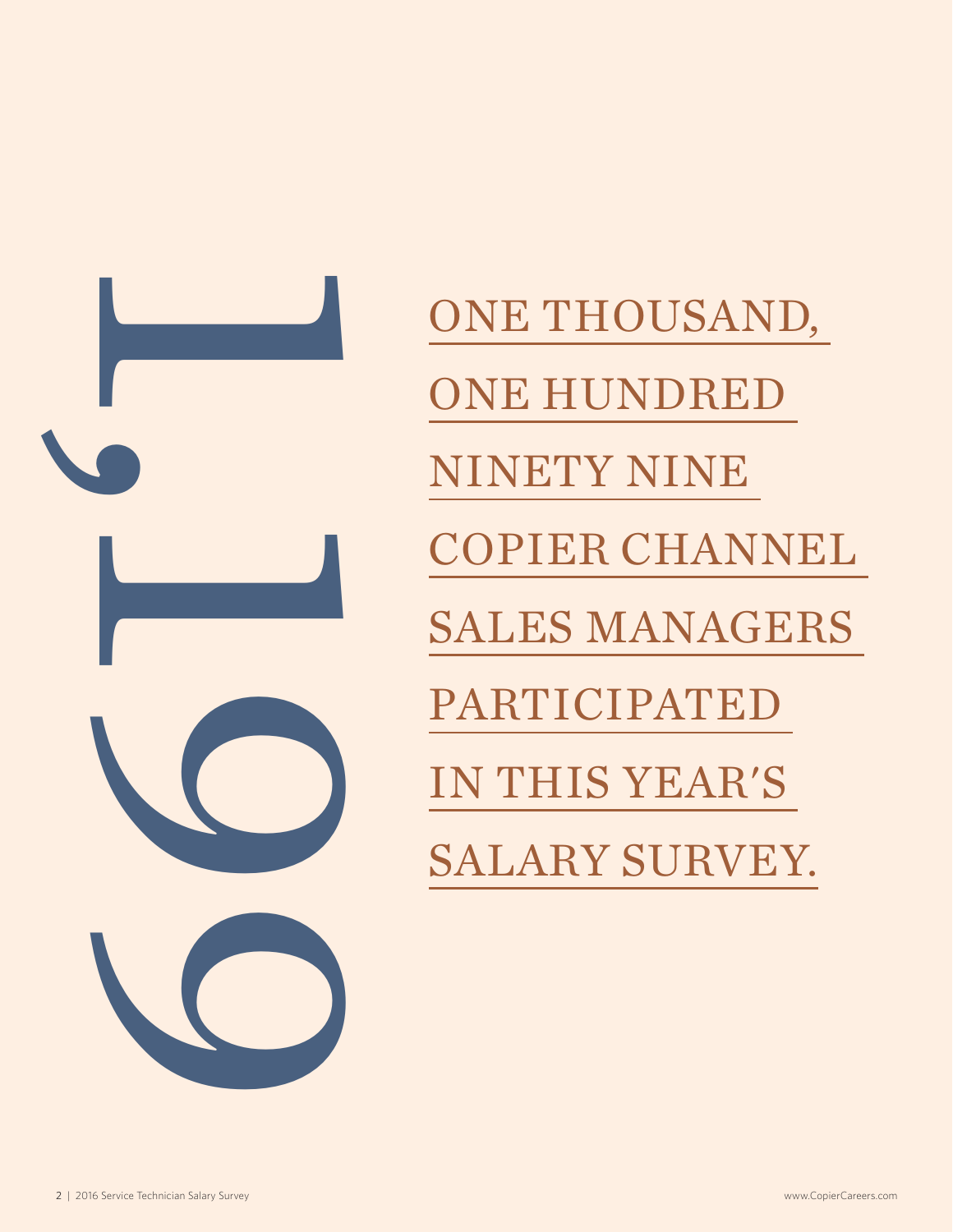

#### **AVERAGE ANNUAL COMPENSATION**

|                   | 2002      | 2004      | 2006      | 2008      | 2010      | 2012      | 2014     | 2015                | 2016      |
|-------------------|-----------|-----------|-----------|-----------|-----------|-----------|----------|---------------------|-----------|
| Base pay          | \$39,800  | \$42,211  | \$44,322  | \$48,678  | \$48,699  | \$54,231  | \$57,525 | \$58,826            | \$59,120  |
| <b>Commission</b> | \$61,300  | \$62,121  | \$66,444  | \$73,136  | \$65,440  | \$77,034  | \$86,209 | \$91,244            | \$93,437  |
| Total             | \$101.100 | \$104,332 | \$110,766 | \$121,814 | \$114,139 | \$131,265 |          | \$143,734 \$150,070 | \$152,557 |

*Since 2002, Copier Careers has conducted detailed annual surveys of copier service technicians, service and operations managers, and sales mangers.* Five years ago, we added a fourth survey of copier channel sales reps. All four surveys track a variety of data and measure how well industry professionals are compensated, how satisfied they are in their careers, and how well their needs align with the needs of their employers.

This year's Copier Careers® Sales Manager Salary Survey reflects the responses of 1,199 copier channel sales managers who completed our online salary survey over the past year. The largest percentage of respondents (39%) work for single-location independent copier dealerships. The rest work for multi-location regional dealerships (26%), OEMs (21%), national sales & service organizations (11%) and other non-specified copier channel employers (3%). Thirty percent of respondents are women, and nearly 70 percent of those surveyed say they manage teams of 10 people or fewer. Both traditional sales managers and selling sales managers are represented in our survey.

#### **AV E R A G E H O U R S WORKED PER WEEK**

| 2002 | 46 |  |
|------|----|--|
| 2004 | 49 |  |
| 2006 | 50 |  |
| 2008 | 54 |  |
| 2010 | 58 |  |
| 2012 | 59 |  |
| 2014 | 58 |  |
| 2015 | 59 |  |
| 2016 | 62 |  |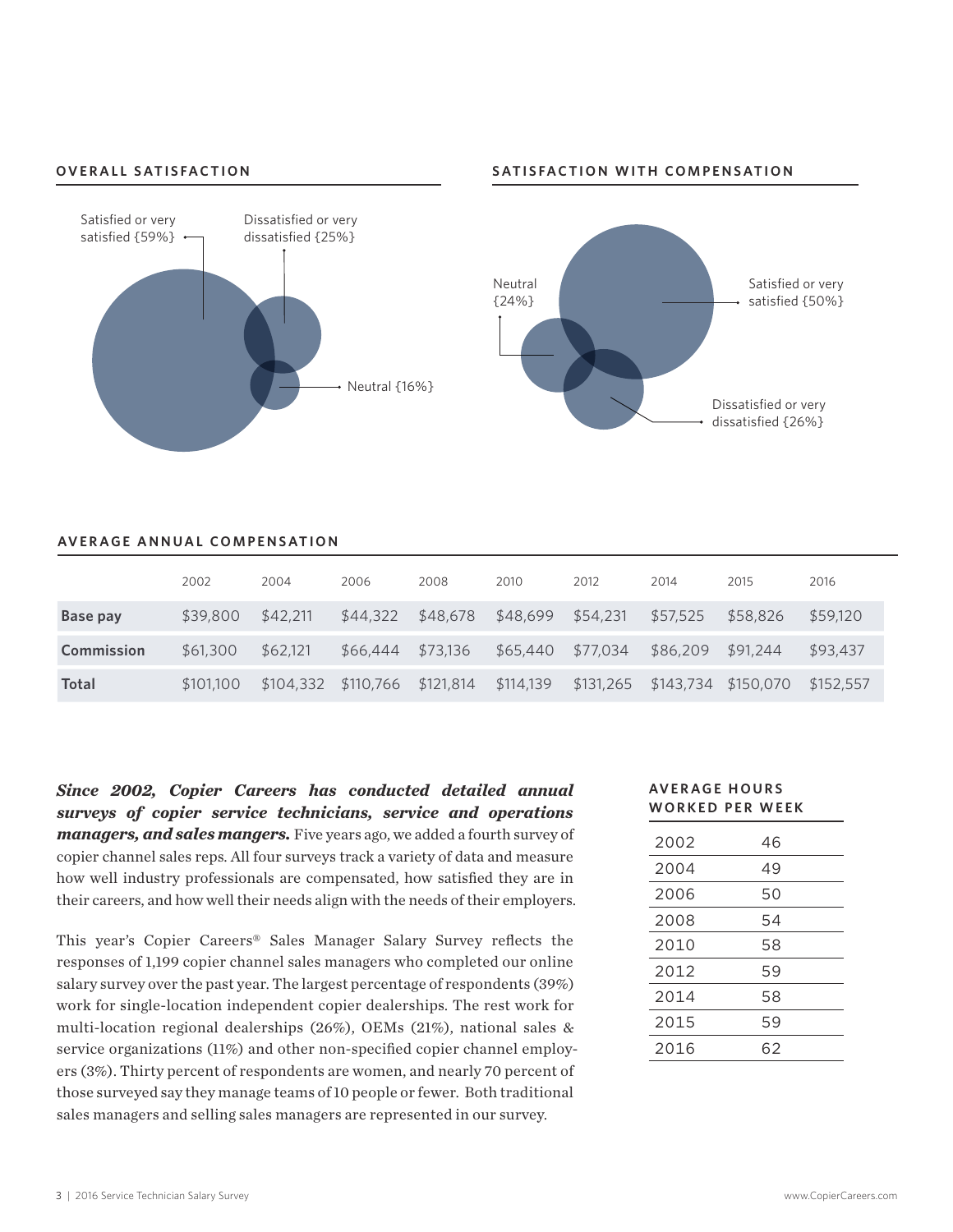## *"FINDING TRUE HUNTERS IS THE PERENNIAL CHALLENGE*

### *FOR EVERY SALES MANAGER."*

*Over the past few years, sales manager compensation has risen steeply, increasingly more than 50 percent since we conducted our first salary survey*  in 2002. The largest increases have occurred since 2010, when MPS began to overtake traditional equipment sales as the industry's predominant service offering. This year things leveled off, with compensation rising only slightly.

Since 2015, the average sales manager has seen an increase of \$294 in base pay and \$2,193 in commission, bringing totals to \$59,120 and \$93,437, respectively. At \$152,557, total average compensation is up less than 2 percent since last year. Nevertheless, half of all sales managers say they're either satisfied or very satisfied with their compensation. Overall job satisfaction is even higher, with nearly 60 percent of sales managers reporting that they are satisfied or very satisfied with their jobs on the whole.

In addition to cash compensation, 99 percent of respondents receive health benefits from their employers, 98 percent receive a company car or car allowance, 34 percent receive compensation for certification reimbursements, and 27 percent are reimbursed by their companies for further education or training.

For both sales managers and the reps they oversee, recurring MPS revenues make up a major portion of total compensation. Keeping reps motivated to hunt for new business has become a serious challenge in the era of MPS annuities, and we have begun to see dealerships tweak their compensation structures accordingly.

"We get requests to recruit for hunter sales reps all the time," says Schwartz. "It can be very frustrating for owners and sales managers to try to reward their people for performance while still incentivizing them to go out and hunt for new accounts and territories. Finding true hunters—people who are intrinsically motivated to push themselves further every month, every quarter, every year—is the perennial challenge for every sales manager, especially now when it's so easy for reps to get comfortable coasting on big MPS contracts."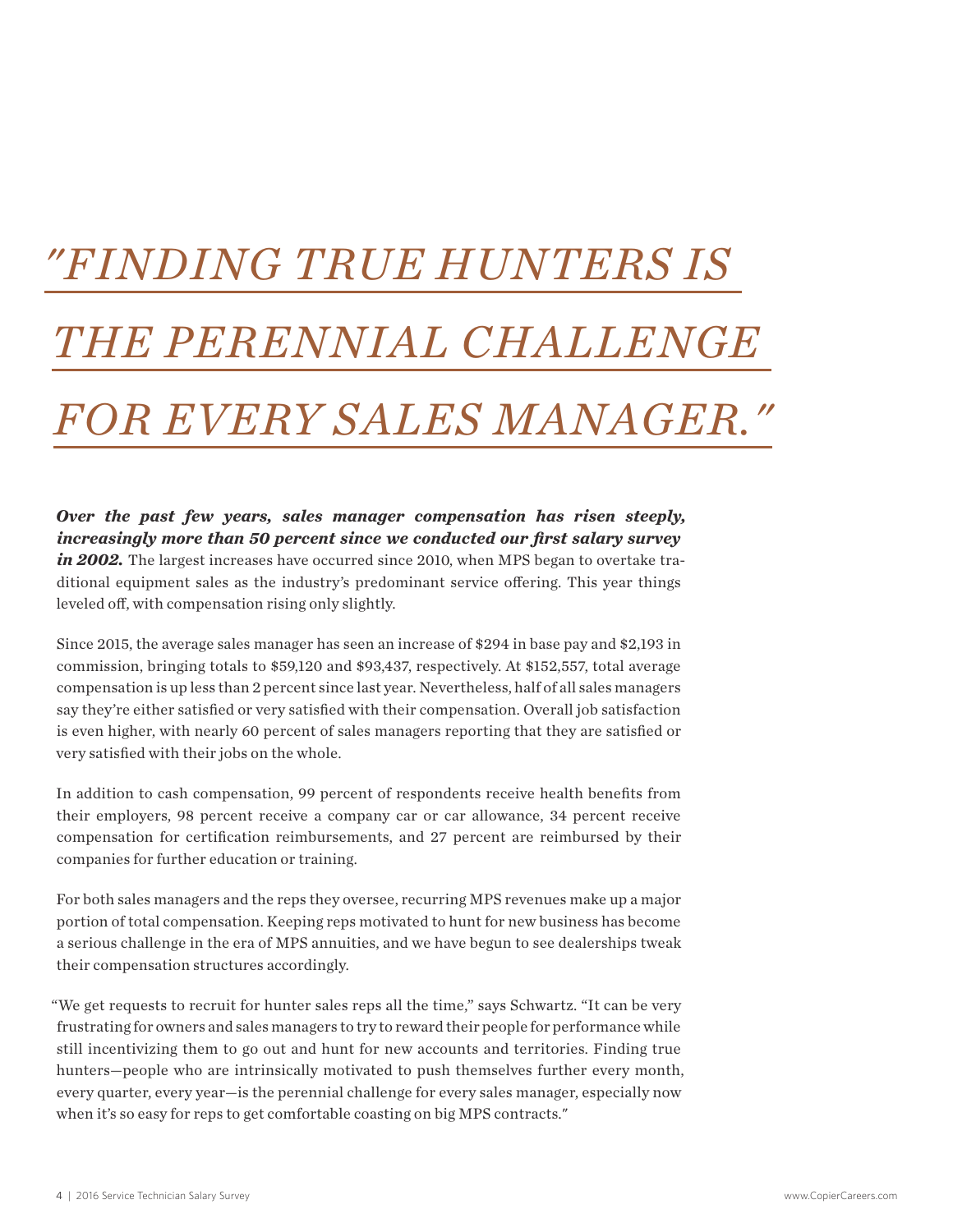

*Why is it so difficult to recruit experienced sales reps?* It comes down to annuities. Recurring revenue from MPS takedowns makes it risky for sales reps to change employers, and as a result we are finding that both sales reps and sales managers are now staying in their jobs longer than they did in the pre-solutions era. For sales managers, this poses a serious recruitment problem.

"Three or four years ago, we could call up almost anybody who was working at a traditional box-pushing dealership and convince them to consider moving to an MPS dealership," says Jessica Crowley, Business Development Manager and Senior Recruiter for Copier Careers. "There was so much more money to be made in selling solutions that it was easy for MPS dealerships to hire sales staff with strong industry experience. But that is no longer the case. MPS annuities have made staying at the same job a more attractive option for experienced reps."

To grow their teams, many sales managers have turned to hiring mostly entry-level people or recruiting sales professionals from outside of the copier industry. While this form of hiring has its advantages, the drawback is that it requires sales managers to invest significant time in training and mentoring their teams, which may explain why the average length of a sales manager's work week has increased from 59 to 62 hours over the past year.

And while hiring from outside the industry is currently easier than hiring experienced copier channel reps, it also has its challenges, one of which is convincing non-industry people that the copier channel is about more than selling copiers.

"The copier channel has an image problem," says Schwartz. "It is almost always necessary to explain to people from outside the industry that this business isn't about selling copiers—it's about selling a huge variety of solutions that happen to be delivered through copiers and MFPs. General perceptions about the industry have not kept pace with the reality of how technologically sophisticated it has become. Which means it takes a lot of effort on the part of sales managers to get good candidates in the door, and to sell them on the idea of working in the industry."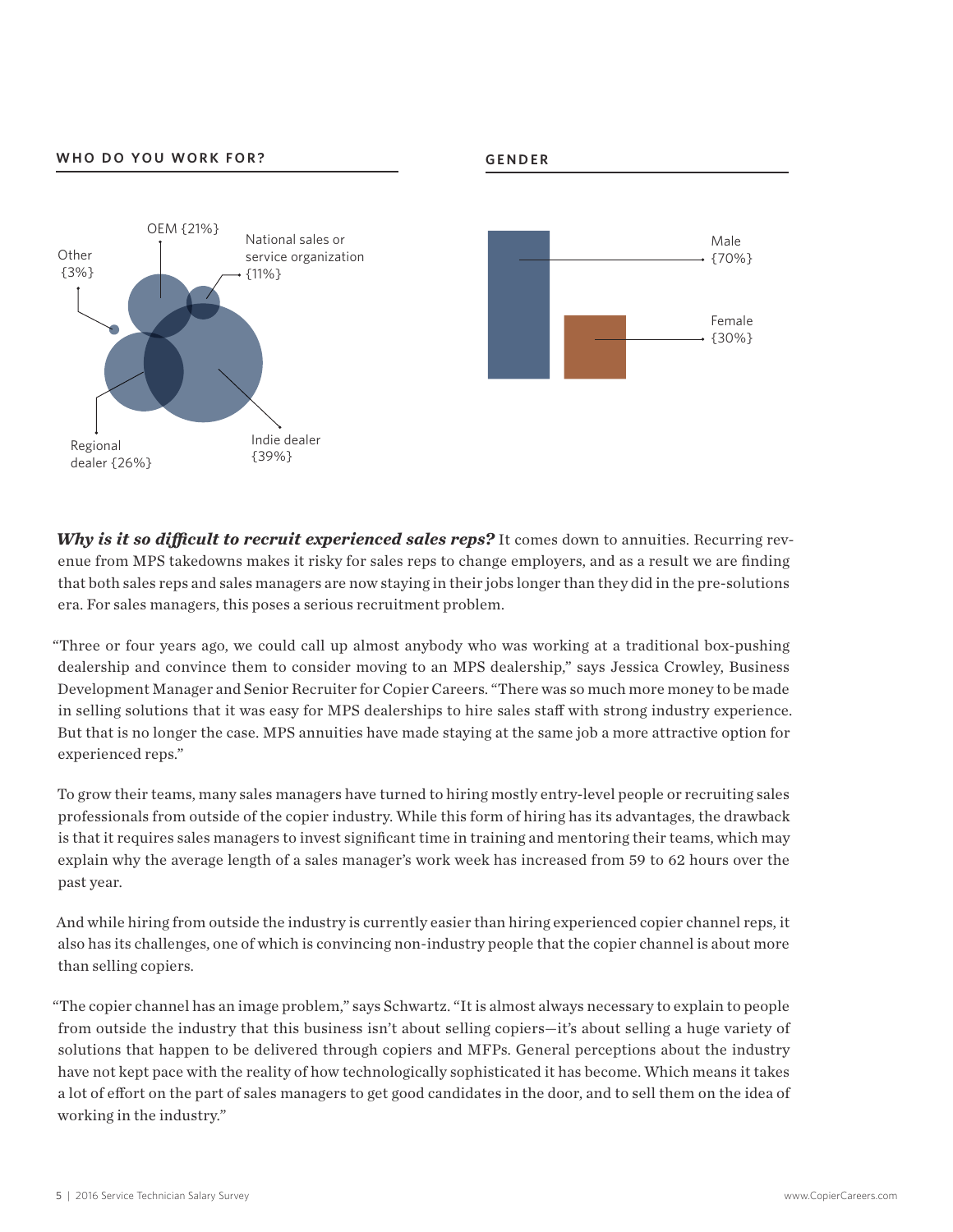*"IT TAKES A LOT OF EFFORT ON THE PART OF SALES MANAGERS TO GET GOOD CANDIDATES IN THE DOOR AND TO SELL THEM ON THE IDEA OF WORKING IN THE INDUSTRY."*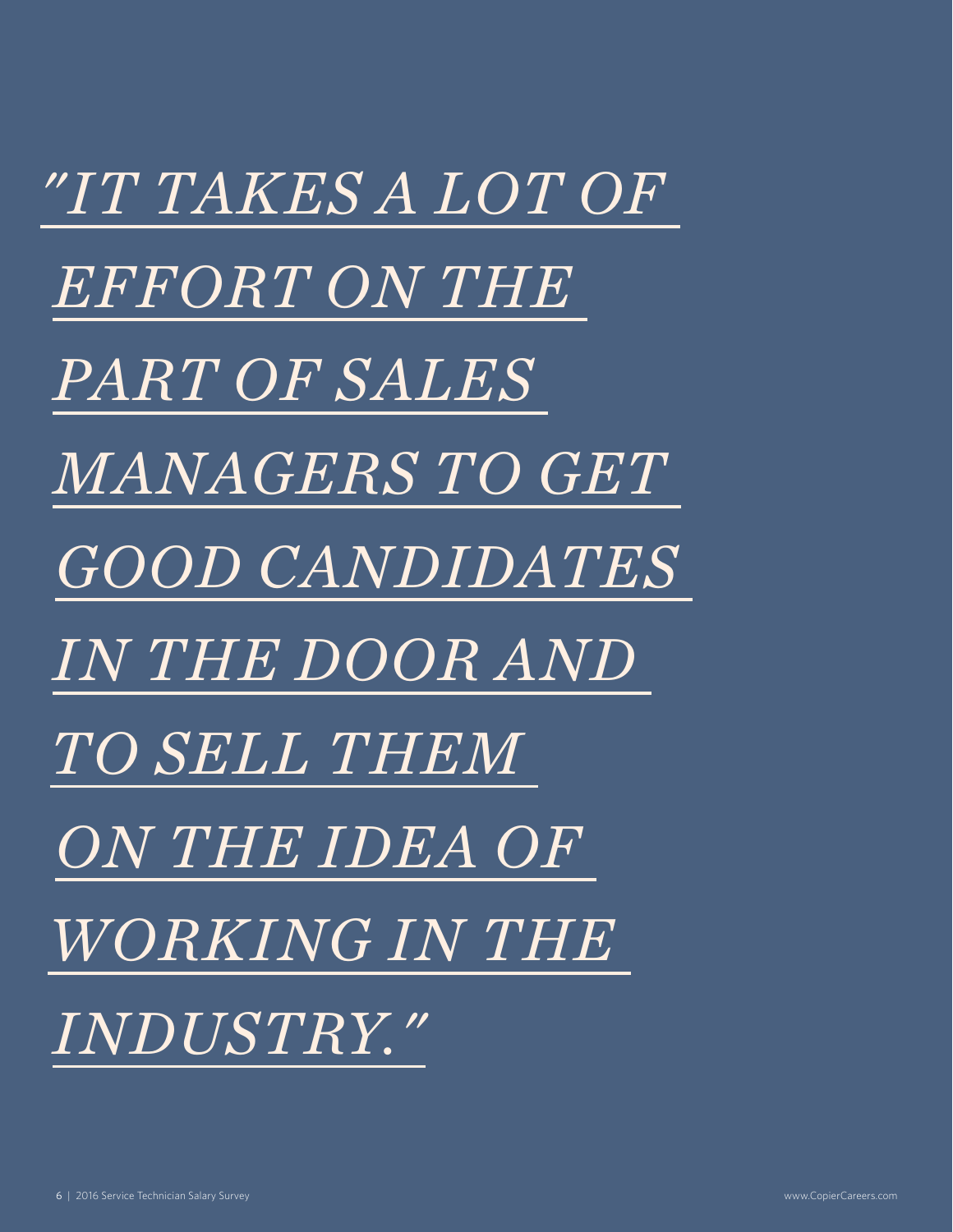## *68 PERCENT OF SALES MANAGERS SUPERVISE TEAMS OF FEWER THAN 10 PEOPLE*

#### **TOP NON-CASH/ INDIRECT CASH REWARDS**

- 1. Health benefits
- 2. Company car/car allowance
- 3. Certification reimbursement
- 4. Further education/training
- 5. Tuition reimbursement
- 6. Stock purchase plan

#### **TOP REASONS FOR EARNING BONUSES**

- 1. Personal performance
- 2. Certification/training
- 3. Signing bonus
- 4. Project milestone completion
- 5. Retention bonus
- 6. Company profit sharing

*As the technological sophistication of the industry has increased, the overall interest in technology among sales managers has increased as well.* Of the issues sales managers say matter most to them, the "ability to work with leading-edge technology" and the "ability to work on creating innovative IT solutions" rank in the top ten.

"Among the newer generation of sales managers, there's a real excitement around new technology and solutions," says Crowley. "This is really one of the only industries I can think of where you can walk into any office and as long as you understand the solutions and take the time to listen to the customers' needs, you can walk out with a sale. I think sales managers have come to appreciate that, and to realize that the more knowledgeable they and their teams are about the technology, the better job they can do of serving their clients."

Schwartz adds that regardless of whether they're excited about it or not, sales managers today have little choice but to get on board with new technology. "OEMs are adding new products constantly, and dealerships are adding new solutions all the time. Just keeping up with what's new in the industry takes a lot of time and effort, and that is bound to continue as the industry becomes more closely aligned with IT."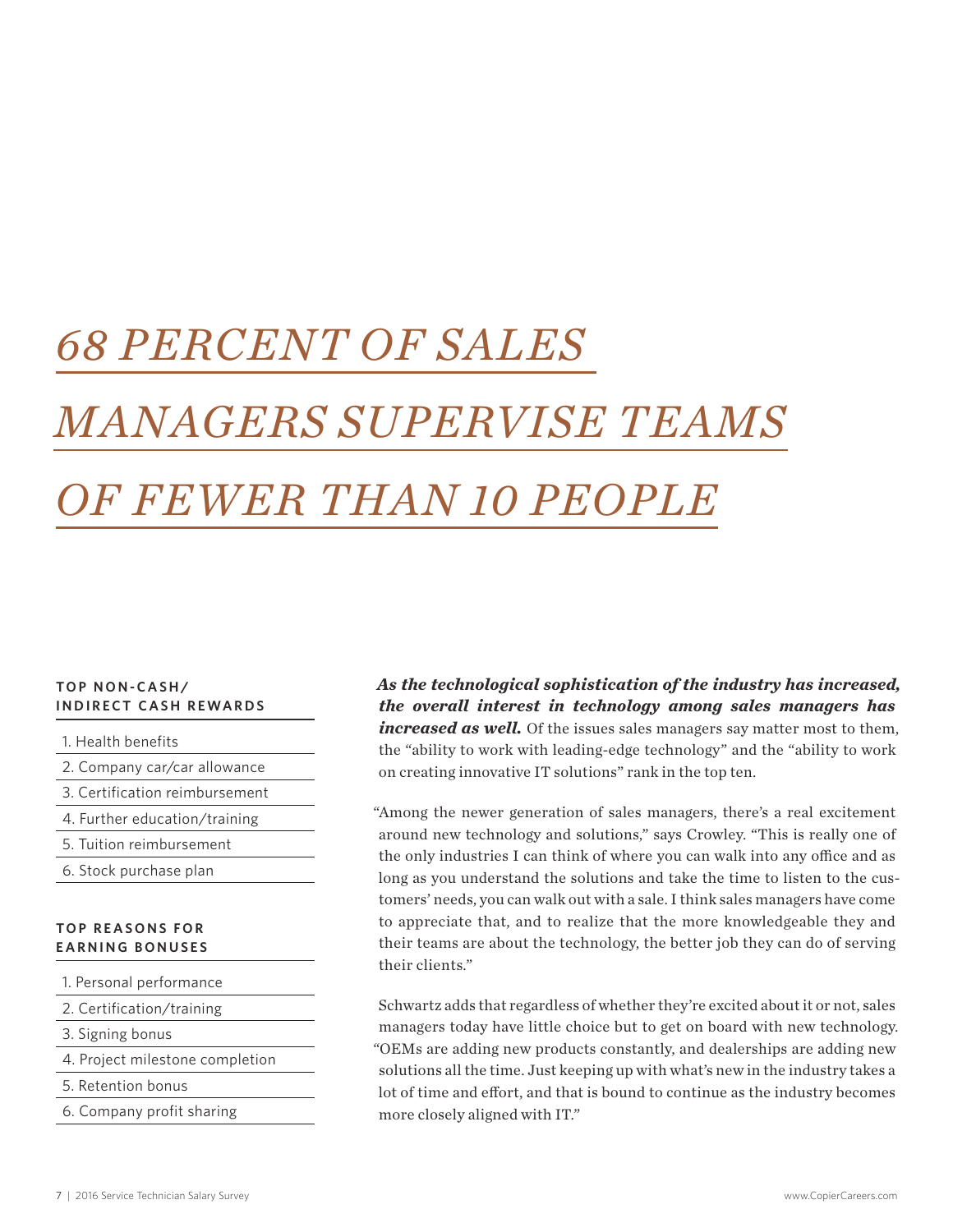#### **ARE YOU LOOKING FOR A NEW JOB?**



#### WHY ARE YOU LOOKING FOR A NEW JOB?

|  | 1. Want higher compensation |
|--|-----------------------------|
|--|-----------------------------|

- 2. Job market opportunities are too good to pass up
- 3. Seeking a more dynamic company
- 4. I don't like my current company's management or culture
- 5. Seeking less stress

#### WHICH JOB-RELATED ISSUES MATTER MOST TO YOU?

- 2. My work is important to the company's success
- 3. Company-provided computer
- 4. Benefits
- 5. Prestige/reputation of company
- 6. Financial stability of company
- 7. Recognition for work well done
- 8. Ability to work with leading-edge technology
- 9. Ability to work on creating innovative IT solutions
- 10. Seeing how my job helps achieve company goals